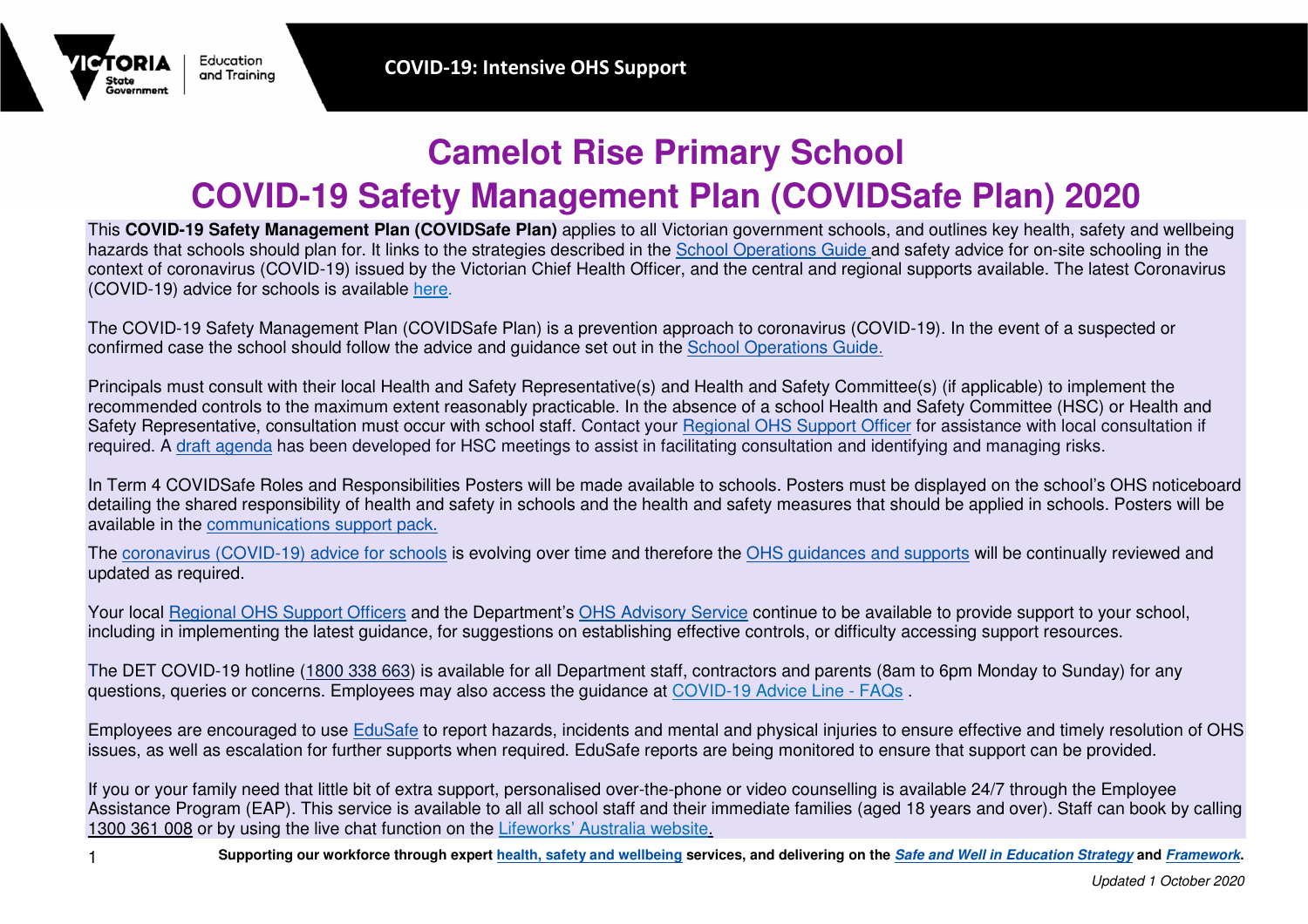This plan covers four key areas of risk ('hazard types'):

- Infectious Disease (Infection Prevention and Control)
- Working Alone, in Isolation or from Home
- Occupational Violence and Aggression
- Mental Health and Wellbeing

Education

and Training

**TORIA** 

State<br>Government

| <b>Hazard Type</b>                                                                           | <b>Hazard Description</b>                                                                                                                                                                                                                                                                                                                                                                                                                                                        | <b>Recommended Controls</b>                                                                                                                                                                                                                                                                                                                                                                                                                                                                                                                                                                                                                                                                                                                                                                                              | <b>CRPS Strategies</b>                                                                                                                                                                                                                                                                                                                                                                                                                                                                                                                                                                                                                                                                                                                                                                |
|----------------------------------------------------------------------------------------------|----------------------------------------------------------------------------------------------------------------------------------------------------------------------------------------------------------------------------------------------------------------------------------------------------------------------------------------------------------------------------------------------------------------------------------------------------------------------------------|--------------------------------------------------------------------------------------------------------------------------------------------------------------------------------------------------------------------------------------------------------------------------------------------------------------------------------------------------------------------------------------------------------------------------------------------------------------------------------------------------------------------------------------------------------------------------------------------------------------------------------------------------------------------------------------------------------------------------------------------------------------------------------------------------------------------------|---------------------------------------------------------------------------------------------------------------------------------------------------------------------------------------------------------------------------------------------------------------------------------------------------------------------------------------------------------------------------------------------------------------------------------------------------------------------------------------------------------------------------------------------------------------------------------------------------------------------------------------------------------------------------------------------------------------------------------------------------------------------------------------|
| <b>COVIDSafe Plan:</b><br><b>Infectious Disease</b><br>(Infection Prevention<br>and Control) | Staff, students and others on-site may<br>come into contact with an individual<br>currently unaware that they have<br>coronavirus (COVID-19), and<br>subsequently contract the virus from<br>them.<br>It is not feasible to achieve physical<br>distancing at all times, for example,<br>when caring for unwell students or<br>students with complex needs.<br>Local supplies of personal hygiene<br>products may be limited.<br>Misuse of hand sanitiser including<br>ingestion | Refer to the School Operations Guide for<br>advice on supporting physical distancing.<br>Provide information, training and<br>instruction on health hygiene. Refer to<br>maintaining good health hygiene and<br>guidance for face masks in schools, as<br>well as <b>DHHS</b> guidance on face masks.<br>Ensure staff complete the Infection<br>Prevention and Control during COVID-19<br>eLearn module (available early Term 4).<br>Contact the OHS Advisory Service for<br>more detailed risk assessments if required<br>in relation to students with complex needs.<br>Refer to School Operations Guide for<br>guidance on use of shared equipment and<br>other school activities (e.g. playgrounds,<br>shared resources and excursions).<br>Refer to ChemWatch to access hand<br>sanitiser safety data sheet. Ensure | Circulate the latest advice to parents<br>(in multiple languages if appropriate),<br>staff and students (where<br>appropriate), including displaying on-<br>site signage.<br>Consult with staff, including through<br>the HSR and/or HSC Committee (if<br>applicable) about the implementation<br>of controls.<br>Discuss implementation issues for<br>on-site service provision, including<br>planning recesses and lunchtimes,<br>use of alternate spaces to increase<br>physical distancing and supervision<br>of hygiene products.<br>School staff should refer to the<br>Department guidance for the use of<br>personal protective equipment (PPE)<br>in education to determine when<br>additional PPE is required and for<br>information on the correct and safe<br>use of PPE. |

**Supporting our workforce through expert health, safety and wellbeing services, and delivering on the Safe and Well in Education Strategy and Framework.**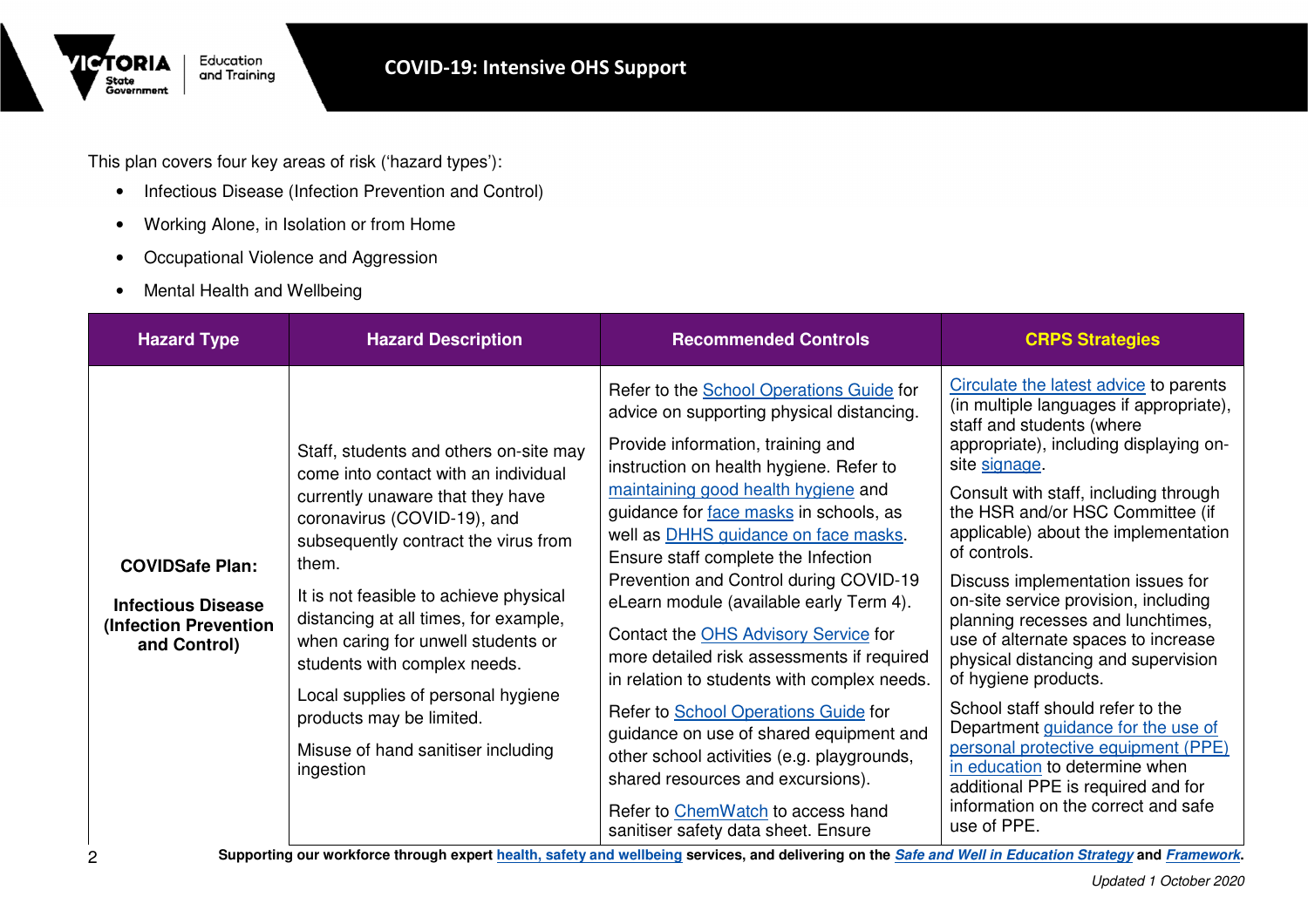

| <b>Hazard Type</b> | <b>Hazard Description</b> | <b>Recommended Controls</b>                                                                                                                                                                                                                                                                                                                                                                                                                                                                                                                                                                                                  | <b>CRPS Strategies</b>                                                                                                                                                                                                                                                                                                                                                                                                                                                                                                                                                                            |
|--------------------|---------------------------|------------------------------------------------------------------------------------------------------------------------------------------------------------------------------------------------------------------------------------------------------------------------------------------------------------------------------------------------------------------------------------------------------------------------------------------------------------------------------------------------------------------------------------------------------------------------------------------------------------------------------|---------------------------------------------------------------------------------------------------------------------------------------------------------------------------------------------------------------------------------------------------------------------------------------------------------------------------------------------------------------------------------------------------------------------------------------------------------------------------------------------------------------------------------------------------------------------------------------------------|
|                    |                           | adequate supervision and safe storage of<br>supplies.<br>Visitors to school grounds should be<br>limited to those delivering or supporting<br>essential school services and operations<br>(e.g. student health and wellbeing<br>services, specialist curriculum programs,<br>maintenance workers) and capital works<br>personnel, in accordance with public<br>health directions.<br>Record the attendance of employees,<br>students and visitors through visitor sign<br>in, student attendance records and staffing<br>records (attendance records for capital<br>works should be managed by the principal<br>contractor). | Display information and signage at<br>school entrances and in communal<br>areas such as staff rooms as<br>reminders for staff to wear face<br>masks when not teaching. Posters<br>are available in the communications<br>support pack.<br>Conduct regular inspections of the<br>workplace to check that<br>recommended risk controls are<br>implemented and working effectively.<br>Use teaching strategies and<br>communications resources to remind<br>students to wear face masks (in<br>accordance with the guidance in the<br>School Operations Guide) and to<br>practice good hand hygiene. |
|                    |                           | Follow the advice in the School Operations<br>Guide to minimise contact with delivery<br>personnel.<br>For information and training relating to the<br>correct use of PPE, school staff should<br>refer to the guidance for staff on the use of                                                                                                                                                                                                                                                                                                                                                                              | Remind staff of importance of only<br>attending school when required to for<br>on-site delivery.<br>Ensure contractor sign in<br>requirements are followed by all<br>visitors attending site.<br>Escalate issues to the OHS Advisory                                                                                                                                                                                                                                                                                                                                                              |
|                    |                           | PPE in education settings. Staff are also<br>encouraged to watch the education video<br>on donning and doffing PPE.                                                                                                                                                                                                                                                                                                                                                                                                                                                                                                          | Service if issues cannot be resolved<br>locally.<br>Schools are strongly encouraged to<br>increase outdoor air ventilation<br>whenever possible and to maximise                                                                                                                                                                                                                                                                                                                                                                                                                                   |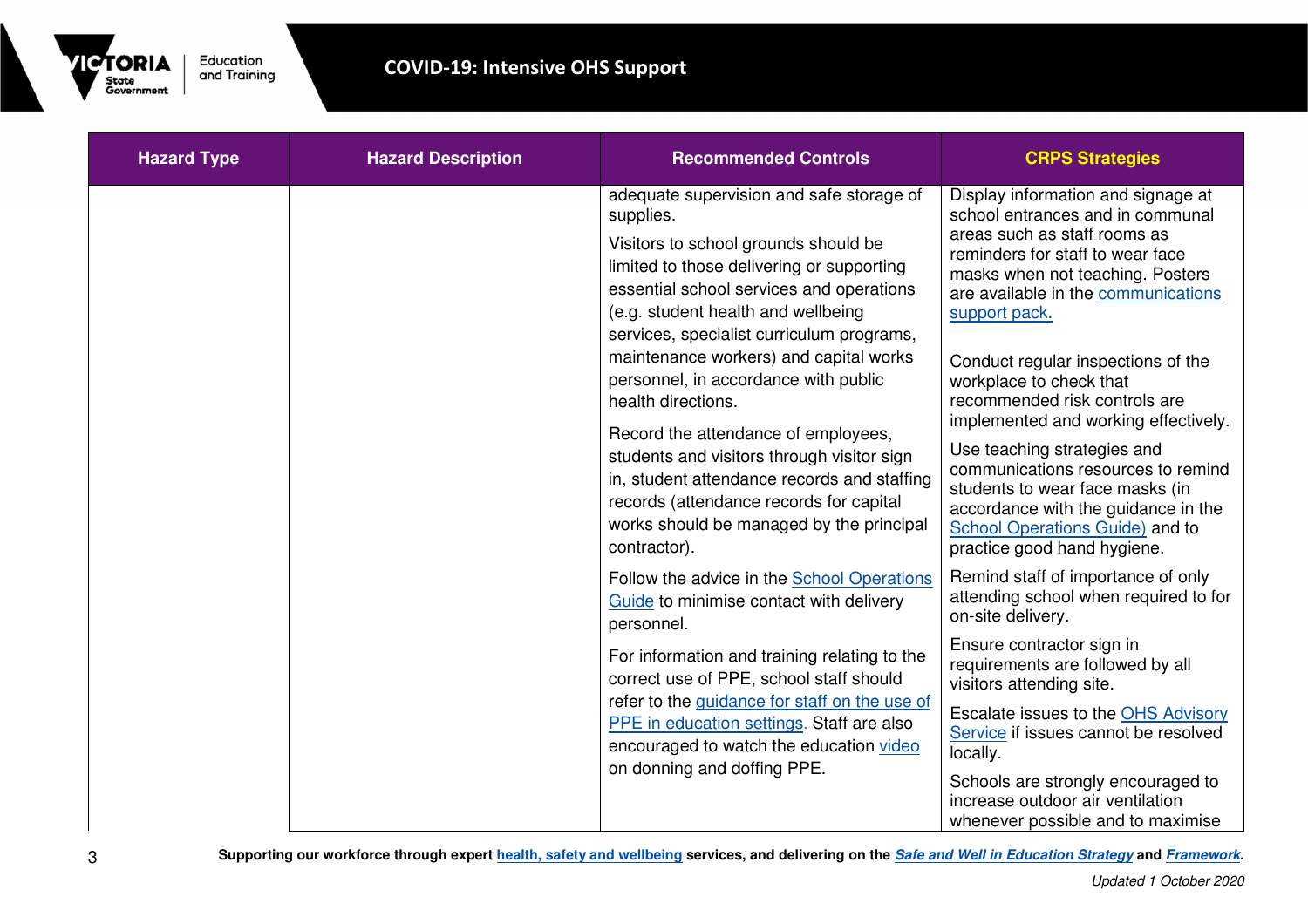

| <b>Hazard Type</b> | <b>Hazard Description</b>                                                                                                                                          | <b>Recommended Controls</b>                                                                                                                                                                                                                                                                                                                                                                                                                                                       | <b>CRPS Strategies</b>                                                                                                                                                                                                                                                                                                                                                                                                                                                                                                                                                                                                                                                                            |
|--------------------|--------------------------------------------------------------------------------------------------------------------------------------------------------------------|-----------------------------------------------------------------------------------------------------------------------------------------------------------------------------------------------------------------------------------------------------------------------------------------------------------------------------------------------------------------------------------------------------------------------------------------------------------------------------------|---------------------------------------------------------------------------------------------------------------------------------------------------------------------------------------------------------------------------------------------------------------------------------------------------------------------------------------------------------------------------------------------------------------------------------------------------------------------------------------------------------------------------------------------------------------------------------------------------------------------------------------------------------------------------------------------------|
|                    |                                                                                                                                                                    | Refer to personal hygiene products.<br>including sourcing and procurement tips<br>for high demand items.<br>Refer to the advice in the School<br>Operations Guide with respect to outdoor<br>air ventilation and use of outdoor spaces.<br>Refer to the advice in the School<br>Operations Guide to reduce cohort mixing<br>and creating workforce bubbles.<br>Follow the advice in the School Operations<br>Guide to reduce the need for staff to work<br>across multiple sites. | the use of outdoor learning areas or<br>environments.<br>In the school context, the creation of<br>workforce bubbles should be<br>considered to reduce mixing among<br>different school cohorts, such as<br>different classes or year levels.<br>Where practical, schools should seek<br>staff (including contractors and<br>employees of school councils) that do<br>not work at other schools or school<br>sites (i.e. multiple campuses) in<br>addition to their school or limit the<br>number of sites they work at as far as<br>possible<br>Staff Meetings via WEBEX Teams<br>will clarify issues regarding daily<br>organization, additional yard duty<br>allocations and gate supervision. |
|                    | Staff and students may contract<br>disease by touching surfaces<br>contaminated with coronavirus<br>(COVID-19), following exposure from<br>someone with the virus. | Refer to the advice with respect to<br>environmental cleaning services and<br>access to cleaning supplies and services.<br>For advice about the use of playgrounds<br>please refer to School Operations Guide                                                                                                                                                                                                                                                                     | Engage with local service providers<br>for tailored implementation of<br>cleaning arrangements at specific<br>site/s.<br>CRPS engages Spotless Clearning.<br>High touch clearning occurs<br>throughout the day.                                                                                                                                                                                                                                                                                                                                                                                                                                                                                   |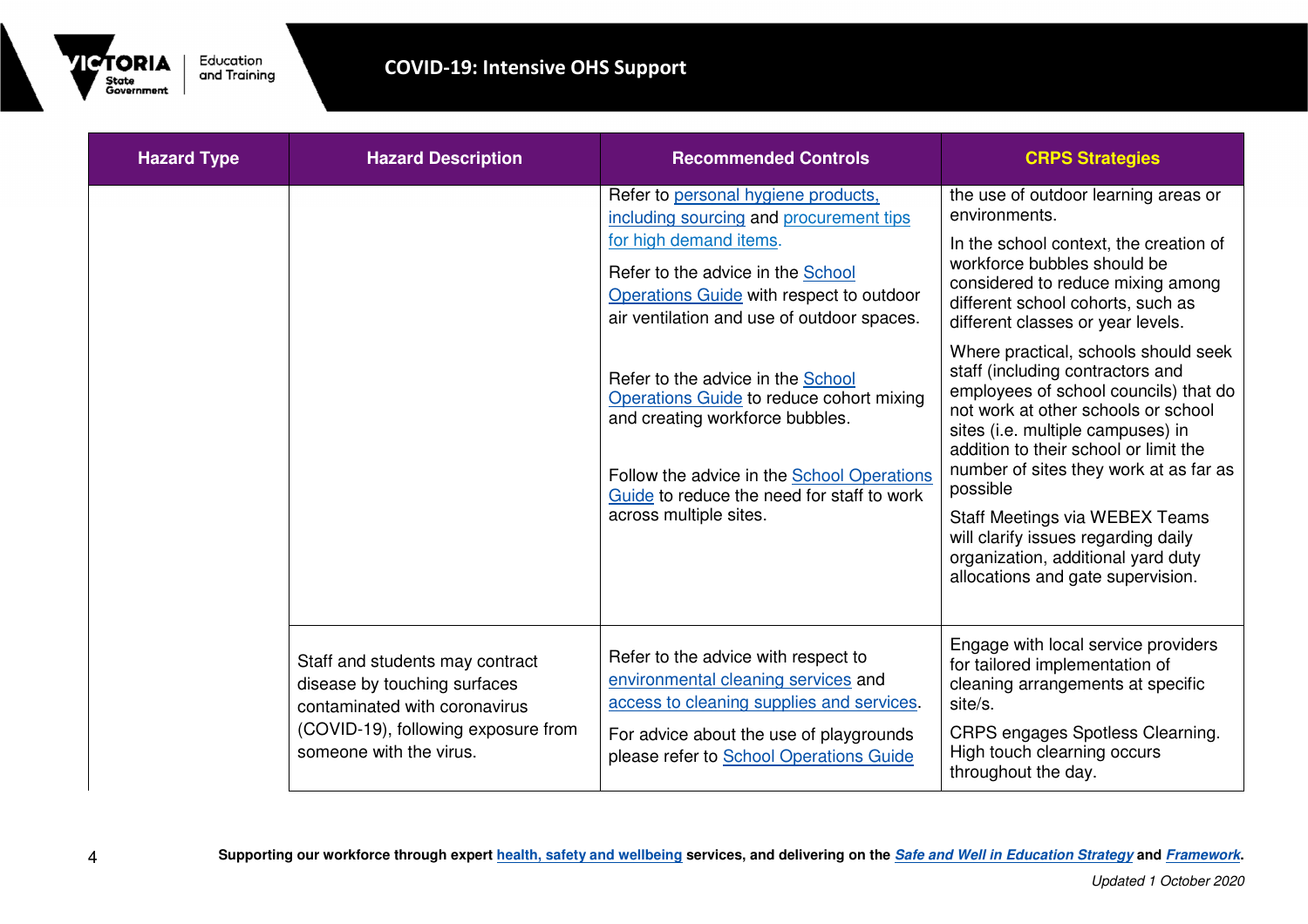

| <b>Hazard Type</b> | <b>Hazard Description</b>                                                                                                   | <b>Recommended Controls</b>                                                                          | <b>CRPS Strategies</b>                                                                                                                                                                                                         |
|--------------------|-----------------------------------------------------------------------------------------------------------------------------|------------------------------------------------------------------------------------------------------|--------------------------------------------------------------------------------------------------------------------------------------------------------------------------------------------------------------------------------|
|                    | Vulnerable workforce (higher risk of<br>serious illness).                                                                   | Refer to the advice in the School<br><b>Operations Guide</b>                                         | Ensure consultation with your staff,<br>and incorporate into workforce<br>planning.                                                                                                                                            |
|                    |                                                                                                                             |                                                                                                      | The Principal has consulted with staff<br>deemed to be in the high risk<br>category. The possible impact on<br>workforce planning has also been<br>considered and alternative workforce<br>plans will be actioned as required. |
|                    | A suspected case may occur among<br>staff and students                                                                      |                                                                                                      | Circulate expectations to the school<br>community, and communicate the<br>protocols to staff.                                                                                                                                  |
|                    |                                                                                                                             | Refer to the managing suspected cases<br>advice in the School Operations Guide.                      | Refer to the communications support<br>pack for resources to communicate<br>with your school community.                                                                                                                        |
|                    |                                                                                                                             | Also see the advice in the Operations<br>Guide regarding management of unwell<br>students and staff. | Stay in contact with affected staff or<br>families remotely.                                                                                                                                                                   |
|                    |                                                                                                                             |                                                                                                      | Communication will be maintained by<br>the Principal Matthew Coney with the<br>affected staff or families remotely.                                                                                                            |
|                    | A confirmed case (or a close contact<br>of a confirmed case) may occur<br>among staff, students or the school<br>community. | Refer to the managing suspected cases<br>advice in the School Operations Guide.                      | Circulate expectations to the school<br>community, and communicate the<br>protocols to staff.                                                                                                                                  |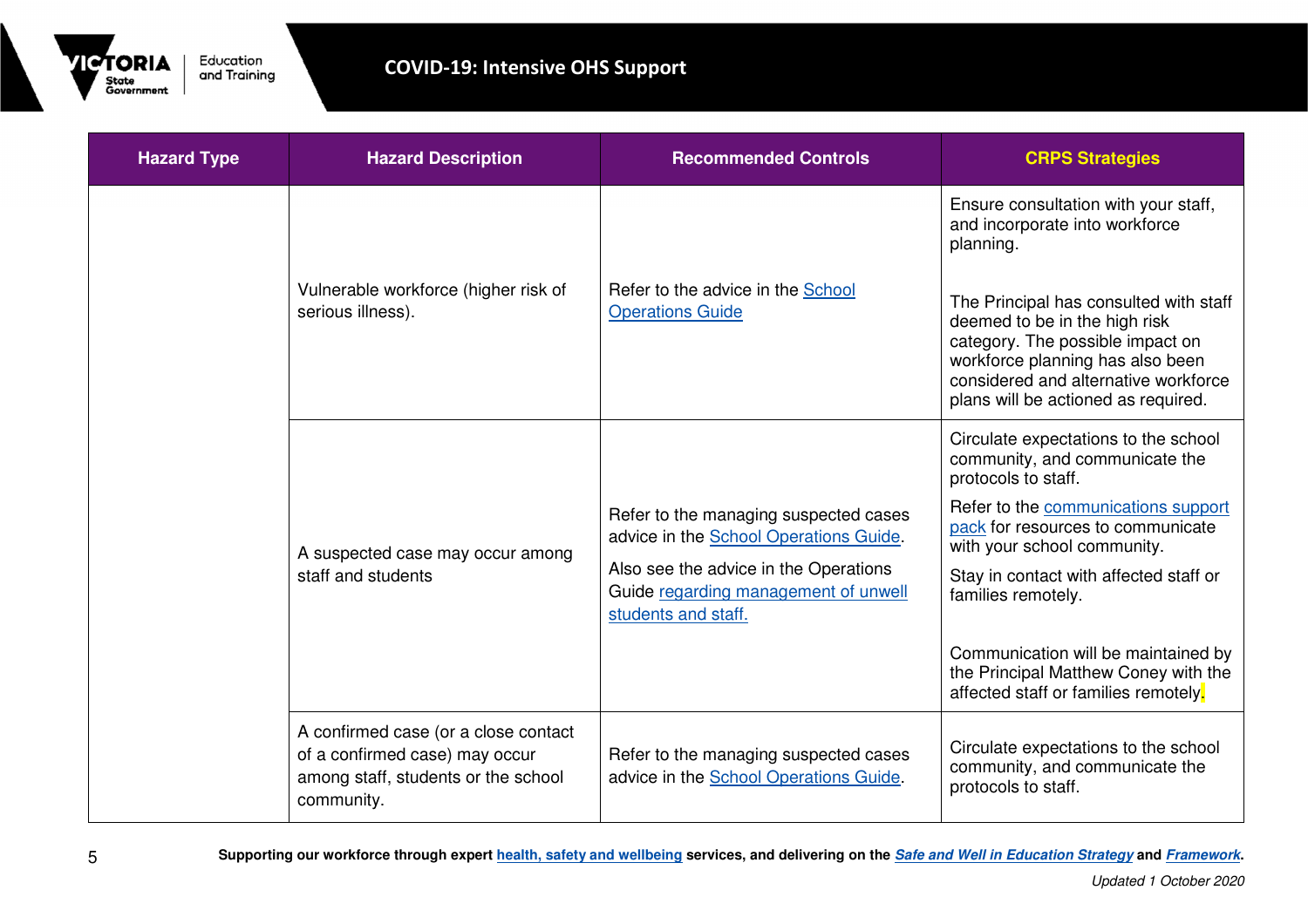

| <b>Hazard Type</b> | <b>Hazard Description</b>                                                                     | <b>Recommended Controls</b>                                                                                        | <b>CRPS Strategies</b>                                                                                                                                                                                                              |
|--------------------|-----------------------------------------------------------------------------------------------|--------------------------------------------------------------------------------------------------------------------|-------------------------------------------------------------------------------------------------------------------------------------------------------------------------------------------------------------------------------------|
|                    |                                                                                               | Also see the advice in the Operations<br>Guide regarding management of unwell<br>students and staff.               | Refer to the communications support<br>pack for resources to communicate<br>with your school community.                                                                                                                             |
|                    |                                                                                               |                                                                                                                    | Stay in contact with affected staff or<br>families remotely.                                                                                                                                                                        |
|                    |                                                                                               |                                                                                                                    | Communication will be maintained by<br>the Principal Matthew Coney with the<br>affected staff or families remotely.                                                                                                                 |
|                    | Non-DET contractors and their staff<br>may need to enter school grounds to<br>carry out work. | Refer to the advice in the School<br>Operations Guide regarding visitors and<br>contractors attending school sites | Schools should ensure contractors<br>(such as CRTs) declare if they are<br>working across multiple sites, have<br>received a permit to work from their<br>employer (if in a restricted area), and<br>receive appropriate induction. |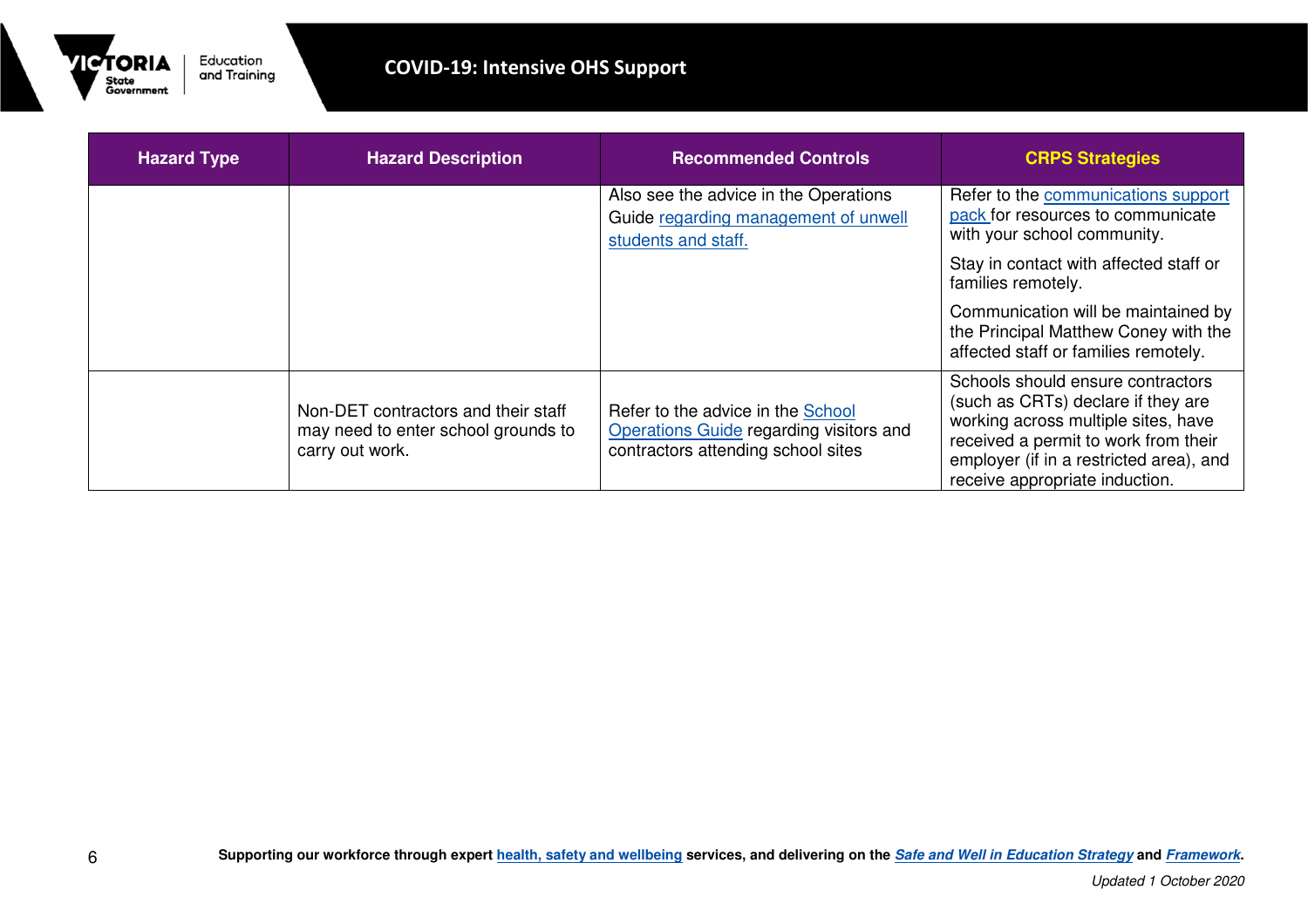

| <b>Hazard Type</b>                                          | <b>Hazard Description</b>                                                                                                                                                                                                                                             | <b>Recommended Controls</b>                                                                                                                                                                                                                                                                                                                                                                                                                                                                       | <b>Examples of practical solutions</b>                                                                                                                                                                                                                                                                                                                                                                                                                                             |
|-------------------------------------------------------------|-----------------------------------------------------------------------------------------------------------------------------------------------------------------------------------------------------------------------------------------------------------------------|---------------------------------------------------------------------------------------------------------------------------------------------------------------------------------------------------------------------------------------------------------------------------------------------------------------------------------------------------------------------------------------------------------------------------------------------------------------------------------------------------|------------------------------------------------------------------------------------------------------------------------------------------------------------------------------------------------------------------------------------------------------------------------------------------------------------------------------------------------------------------------------------------------------------------------------------------------------------------------------------|
|                                                             | The home work environment may<br>cause injury (noise, lighting, thermal                                                                                                                                                                                               |                                                                                                                                                                                                                                                                                                                                                                                                                                                                                                   | Promote the OHS advice and<br>support (including EAP and<br>wellbeing webinars) to staff.                                                                                                                                                                                                                                                                                                                                                                                          |
| <b>Working Alone, in</b><br><b>Isolation or from Home *</b> | comfort, and slips, trips and falls).<br>Staff may suffer musculoskeletal<br>disorders by adopting static postures<br>while using laptops, portable devices<br>or personal computers.<br>Increased isolation (on-site and/or at<br>home) may increase risk of injury. | Refer to working alone, in isolation or<br>from home policy and procedure. This<br>includes:<br>OHS guidance for working from<br>home<br>ergonomic advice<br>$\bullet$<br>tips for working from home safely<br>and productively.<br>Encourage staff to access the <b>DET Virtual</b><br>Gym and structure timetables (where<br>possible) that allow staff to regularly<br>stretch and move during the day.<br>Advice and support (including ergonomic<br>advice via videoconference) is available | Where possible, encourage and<br>allow time for keeping active while<br>working from home $-$ i.e. times when<br>staff are encouraged to stand up and<br>stretch, or take a short break from<br>their workstations.<br>Enable reasonable access to<br>available school equipment.<br>Proactively plan with staff who have<br>a known pre-existing injury.<br>Establish protocols for regular<br>check-ins with staff.<br>Encourage staff to access the<br>Working from Home Guide. |
|                                                             | Exposure to family or gendered<br>violence.                                                                                                                                                                                                                           | to all staff via the OHS Advisory Service.<br>Assist staff in following the advice and<br>support for employees exposed to family<br>violence.                                                                                                                                                                                                                                                                                                                                                    | Camelot Rise Primary has a register<br>of Department employees who are<br>authorised to work from home.<br>These staff members have<br>completed the OHS Flexible Work<br>Agreement and the OHS Checklist<br>For Working Remotely.                                                                                                                                                                                                                                                 |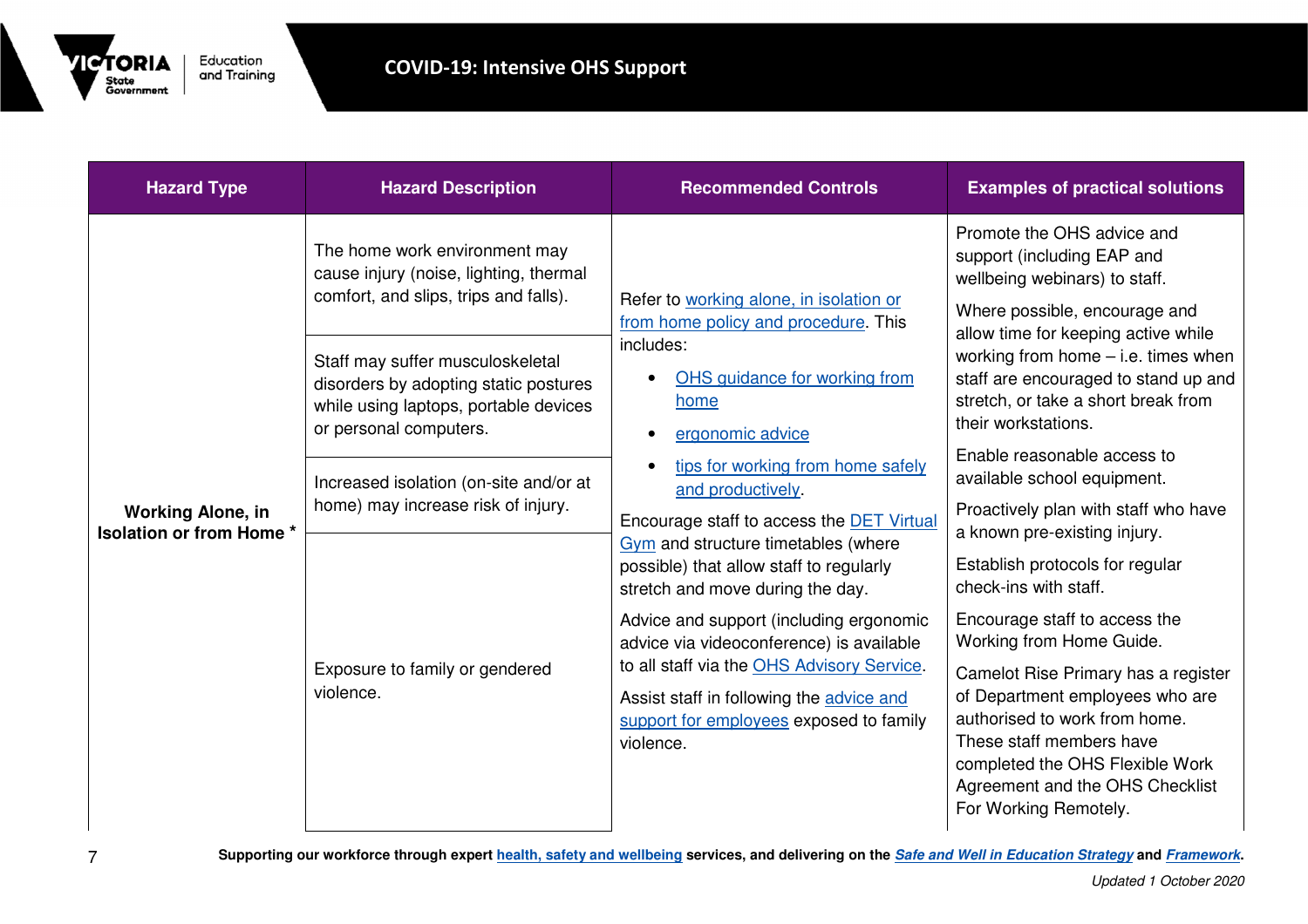

| <b>Hazard Type</b> | <b>Hazard Description</b> | <b>Recommended Controls</b>                                                                                   | <b>Examples of practical solutions</b>                                                                                        |
|--------------------|---------------------------|---------------------------------------------------------------------------------------------------------------|-------------------------------------------------------------------------------------------------------------------------------|
|                    |                           |                                                                                                               | Reasonable access to available<br>school equipment and tech support<br>has been provided.                                     |
|                    |                           |                                                                                                               | Discussions have been held<br>between the Principal and staff<br>members with known or pre-existing<br>injuries or illnesses. |
|                    |                           |                                                                                                               | Protocols were established for<br>regular check-ins/meetings with staff<br>who were working remotely.                         |
|                    | sections below            | * to be applied in conjuction with Mental Health and Wellbeing and Occpational Violence and Aggression hazard |                                                                                                                               |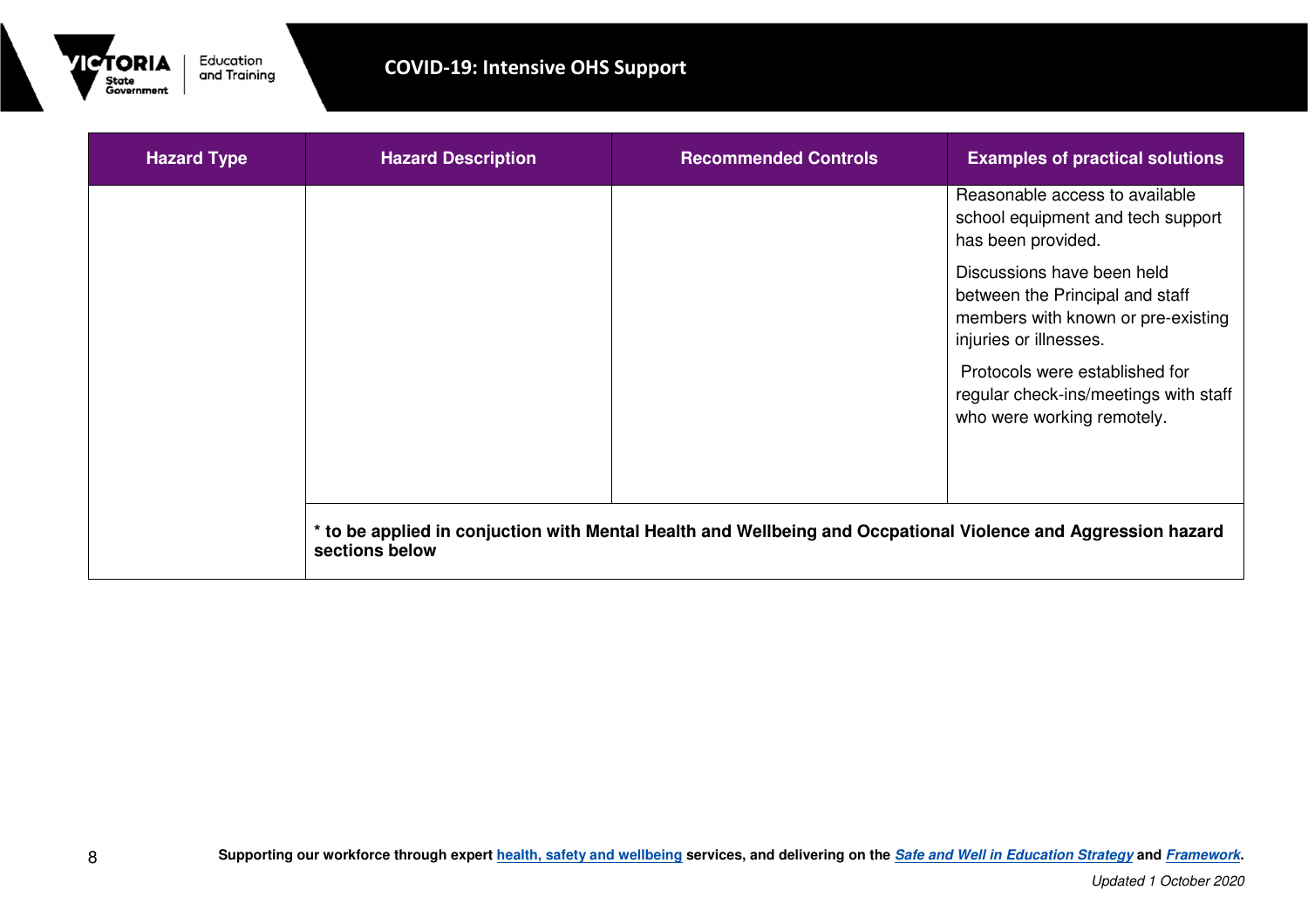

| <b>Hazard Type</b>                             | <b>Hazard Description</b>                                                                                                                                                                                                                                                                                                                                                                                                                                                                                                                   | <b>Recommended Controls</b>                                                                                                                                                                                                                                                                                                                                                                                                                                                                                                                                                                                                                                                                                                                                                                                                                                                                                                                                                                                             | <b>Examples of practical solutions</b>                                                                                                                                                                                                                                                                                                                                                                                                                                                                                                                                                                                                                                                                                                                                                                                                                                             |
|------------------------------------------------|---------------------------------------------------------------------------------------------------------------------------------------------------------------------------------------------------------------------------------------------------------------------------------------------------------------------------------------------------------------------------------------------------------------------------------------------------------------------------------------------------------------------------------------------|-------------------------------------------------------------------------------------------------------------------------------------------------------------------------------------------------------------------------------------------------------------------------------------------------------------------------------------------------------------------------------------------------------------------------------------------------------------------------------------------------------------------------------------------------------------------------------------------------------------------------------------------------------------------------------------------------------------------------------------------------------------------------------------------------------------------------------------------------------------------------------------------------------------------------------------------------------------------------------------------------------------------------|------------------------------------------------------------------------------------------------------------------------------------------------------------------------------------------------------------------------------------------------------------------------------------------------------------------------------------------------------------------------------------------------------------------------------------------------------------------------------------------------------------------------------------------------------------------------------------------------------------------------------------------------------------------------------------------------------------------------------------------------------------------------------------------------------------------------------------------------------------------------------------|
| <b>Occupational Violence</b><br>and Aggression | Online, over the phone or other<br>remote threatening or aggressive<br>behaviour by students, parents/carers,<br>school staff or other members of<br>school community.<br>On-site violence, bullying or<br>harassment by students, parents/<br>carers, school staff or other members<br>of school community.<br>Staff experiencing stress or anxiety<br>stemming from exposure to increasing<br>onsite or online occupational violence<br>and aggression from parents.<br>Many parents/carers are likely to be<br>anxious during this time. | Refer to the Occupational Violence and<br><b>Aggression Policy, which covers online</b><br>and on-site behaviour.<br>Consider whether any student supports,<br>including Behaviour Support Plans, require<br>revision in consultation with Student<br>Support Services.<br>Also, refer to Creating Respectful School<br>Communities (including template<br>Statement of Values), the Respect for<br>School Staff local policy template, and<br>resources available through Respectful<br><b>Relationships and Schoolwide Positive</b><br><b>Behaviour Support</b><br>Proactive and open communications with<br>parents and carers is important to prevent<br>an escalation in behaviours. Refer to<br>Coronavirus (COVID-19) advice for<br>parents, carers and guardians, and to the<br>communications support pack.<br>Escalated referrals will be managed by the<br>Employee Wellbeing Response Team, and<br>Complex Matter Support Team.<br>Refer to the mental health and wellbeing<br>advice on the OHSMS COVID-19 | Ensure on-site staff are ready to<br>manage the students that will be<br>attending and that student supports,<br>including Behaviour Support Plans,<br>are up to date.<br>If using a mask when working with<br>students at risk of pulling it, use ones<br>that will release easily, e.g. with<br>hooks over the ears rather than ties<br>around the back of the head.<br>Regularly and explicitly teach<br>students not to touch or attempt to<br>remove others' masks.<br>Set expectations for behaviour with<br>the school community, and promote<br>appropriate ways for parents to raise<br>their concerns.<br>Discuss extra supports or strategies<br>for staff who engage with anyone<br>known to present a risk.<br>Encourage staff to report incidents in<br>eduSafe and IRIS as appropriate, de-<br>brief, and seek escalated support<br>(e.g. through EAP) if required. |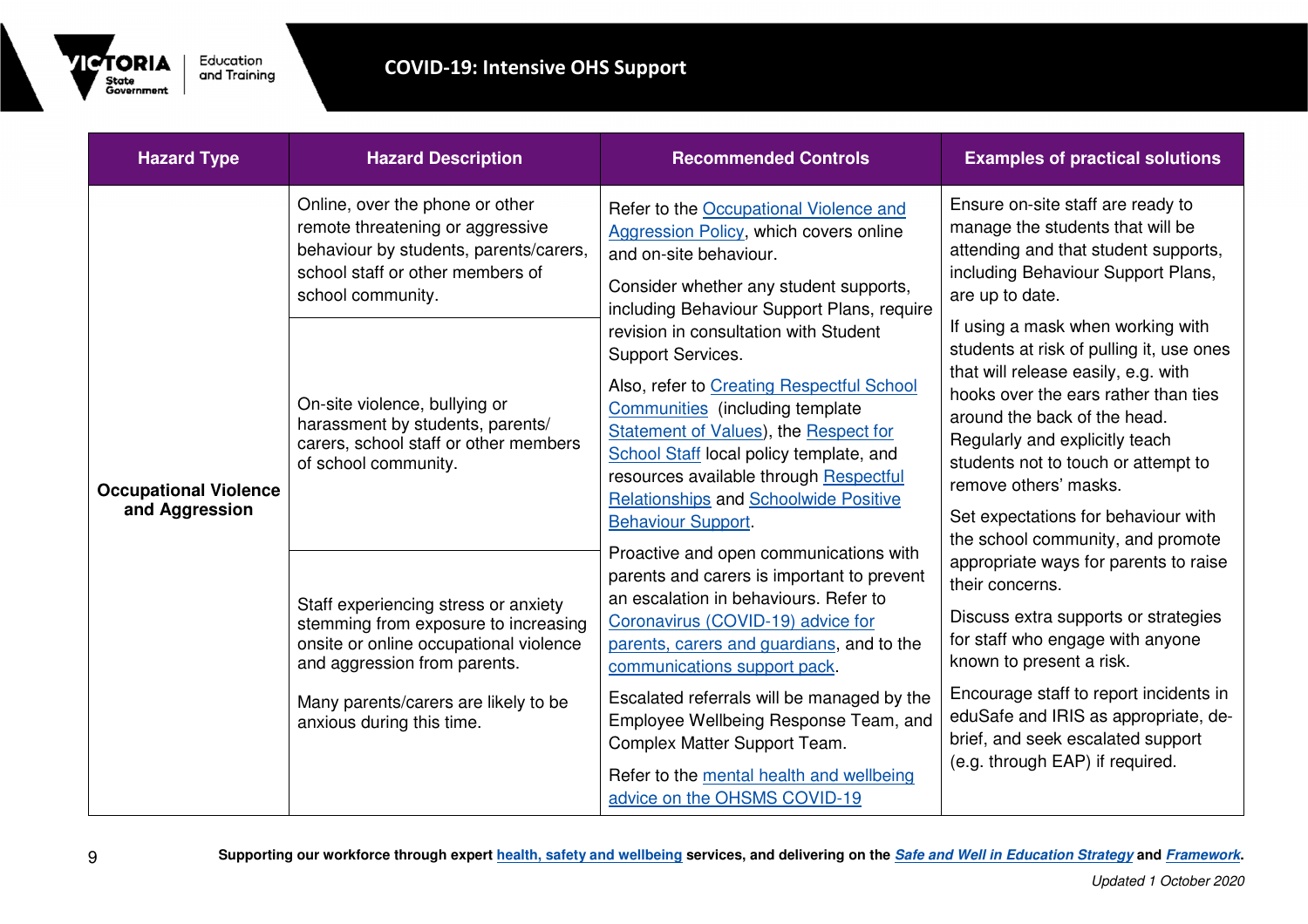

| <b>Hazard Type</b> | <b>Hazard Description</b> | <b>Recommended Controls</b>                                              | <b>Examples of practical solutions</b>                                                                                                                                                              |
|--------------------|---------------------------|--------------------------------------------------------------------------|-----------------------------------------------------------------------------------------------------------------------------------------------------------------------------------------------------|
|                    |                           | <b>Employee supports page, and the relevant</b><br>policy and procedure. | Detailed planning and preparation<br>ensured that onsite staff were ready<br>to manage students that attended<br>during the period of school closure.                                               |
|                    |                           |                                                                          | Clear expectations for the community<br>and appropriate ways for parents to<br>communicate or raise their concerns<br>were available.                                                               |
|                    |                           |                                                                          | Concerns relating to on-site or home<br>learning were directed to Helen<br>Thomas (Assistant Principal) Extra<br>support and strategies were put in<br>place for specific students and<br>families. |
|                    |                           |                                                                          | Staff were encouraged to report<br>incidents, de-brief, and seek<br>additional support (e.g. through EAP)<br>if required.                                                                           |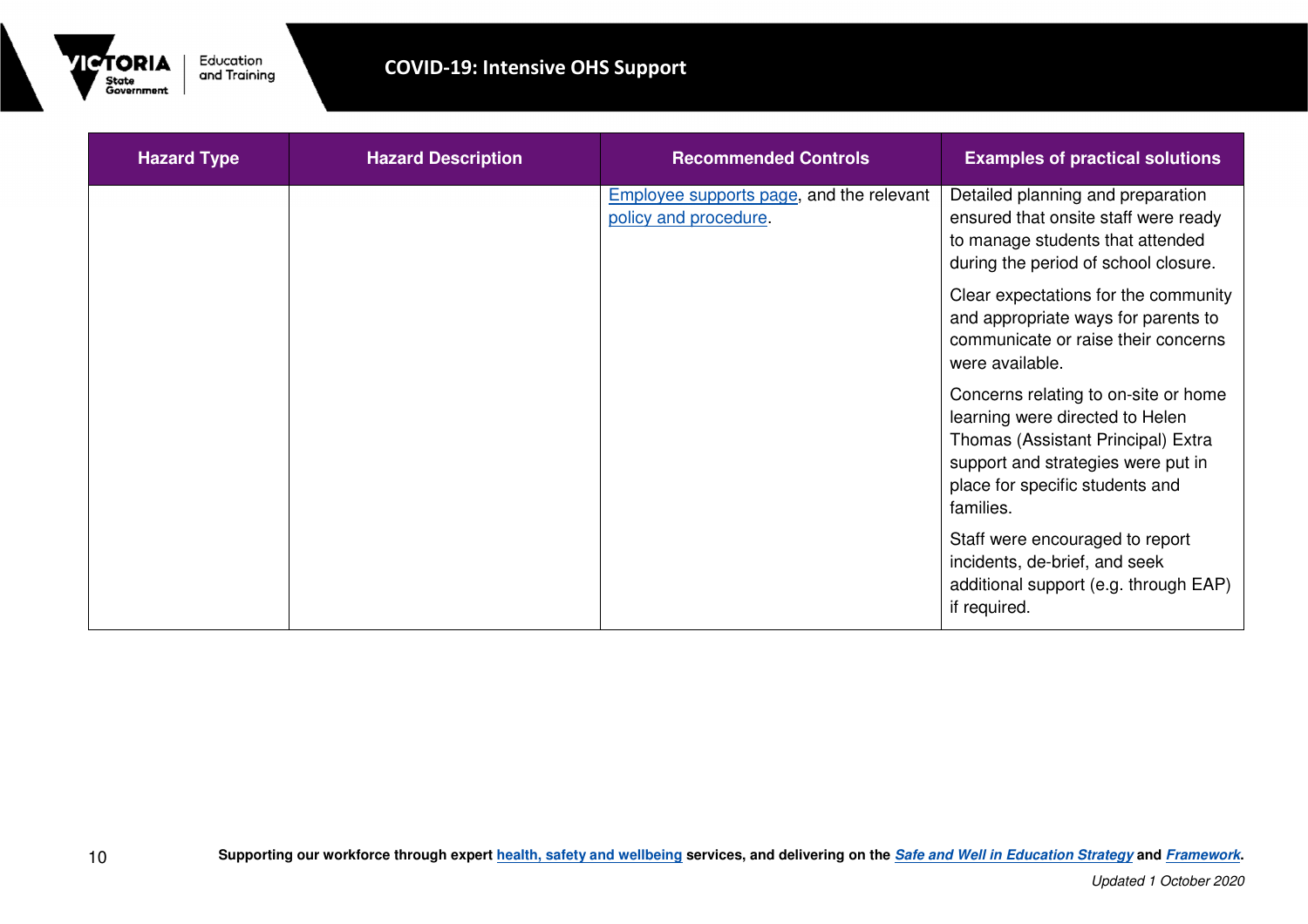

| <b>Hazard Type</b>                    | <b>Hazard Description</b>                                                                                                                                                                                                                                                                                                                                                      | <b>Recommended Controls</b>                                                                                                                                                                                                                                                                                                                                                                            | <b>Examples of practical solutions</b>                                                                                                                                                                                                                                                                                                                                                                                            |
|---------------------------------------|--------------------------------------------------------------------------------------------------------------------------------------------------------------------------------------------------------------------------------------------------------------------------------------------------------------------------------------------------------------------------------|--------------------------------------------------------------------------------------------------------------------------------------------------------------------------------------------------------------------------------------------------------------------------------------------------------------------------------------------------------------------------------------------------------|-----------------------------------------------------------------------------------------------------------------------------------------------------------------------------------------------------------------------------------------------------------------------------------------------------------------------------------------------------------------------------------------------------------------------------------|
|                                       | Leaders managing the anxiety and<br>mental health of others - including<br>students, staff and members of the<br>school community<br>Staff experiencing changes to                                                                                                                                                                                                             | Refer to the mental health and wellbeing<br>advice on the OHSMS COVID-19<br><b>Employee supports page, and the relevant</b><br>policy and procedure.                                                                                                                                                                                                                                                   | Consult (check-in) with your staff on<br>how they are feeling with the current<br>situation, encourage managers to be<br>flexible. Where working from home is                                                                                                                                                                                                                                                                     |
|                                       | workload (increase/decrease) from<br>modifications in tasks and priorities.                                                                                                                                                                                                                                                                                                    | Encourage staff to access the wellbeing<br>webinars currently available.                                                                                                                                                                                                                                                                                                                               | required, establish communication<br>processes.                                                                                                                                                                                                                                                                                                                                                                                   |
| <b>Mental Health and</b><br>Wellbeing | Balancing non-work related demands<br>(e.g. caring responsibilities).<br>Staff experiencing disengagement and<br>low morale regarding clarity of tasks,<br>team roles and evolving priorities.<br>Staff experiencing uncertainty, stress,<br>anxiety from the transition to an<br>altered working environment e.g.<br>working from home.<br>Staff experiencing uncertainty and | Refer to the Return to Work Coordinator<br>Portal.<br>Refer to the Principal Health and<br><b>Wellbeing services on the OHSMS</b><br>COVID-19 Employee support page.<br>Refer to DET Flexible Work Policy.<br>Refer to School Operations Guide<br>Video-counselling is available via the<br>Employee Assistance Program (EAP) for<br>all staff and their immediate family (aged<br>18 years and over). | Have regular conversations to<br>provide as much clarity and flexibility<br>as possible about tasks, priorities and<br>the way work can be delivered (e.g.<br>pre-recorded lessons).<br>Allow time for staff to access the<br>relevant information, instruction and<br>training, such as the wellbeing<br>webinars.<br>Encourage staff to use EAP, for<br>themselves and their immediate<br>family, as well as the other supports |
|                                       | anxiety about the COVID-19 risks to<br>their personal health (especially if<br>working onsite).                                                                                                                                                                                                                                                                                |                                                                                                                                                                                                                                                                                                                                                                                                        | and resources available.<br>Ensure there are adjusted return to                                                                                                                                                                                                                                                                                                                                                                   |
|                                       | Staff experiencing isolation and<br>changes in levels of support from<br>leaders and colleagues as a result of<br>the changed arrangements.                                                                                                                                                                                                                                    |                                                                                                                                                                                                                                                                                                                                                                                                        | work strategies for people on sick<br>leave or Workers' Compensation<br>leave.                                                                                                                                                                                                                                                                                                                                                    |